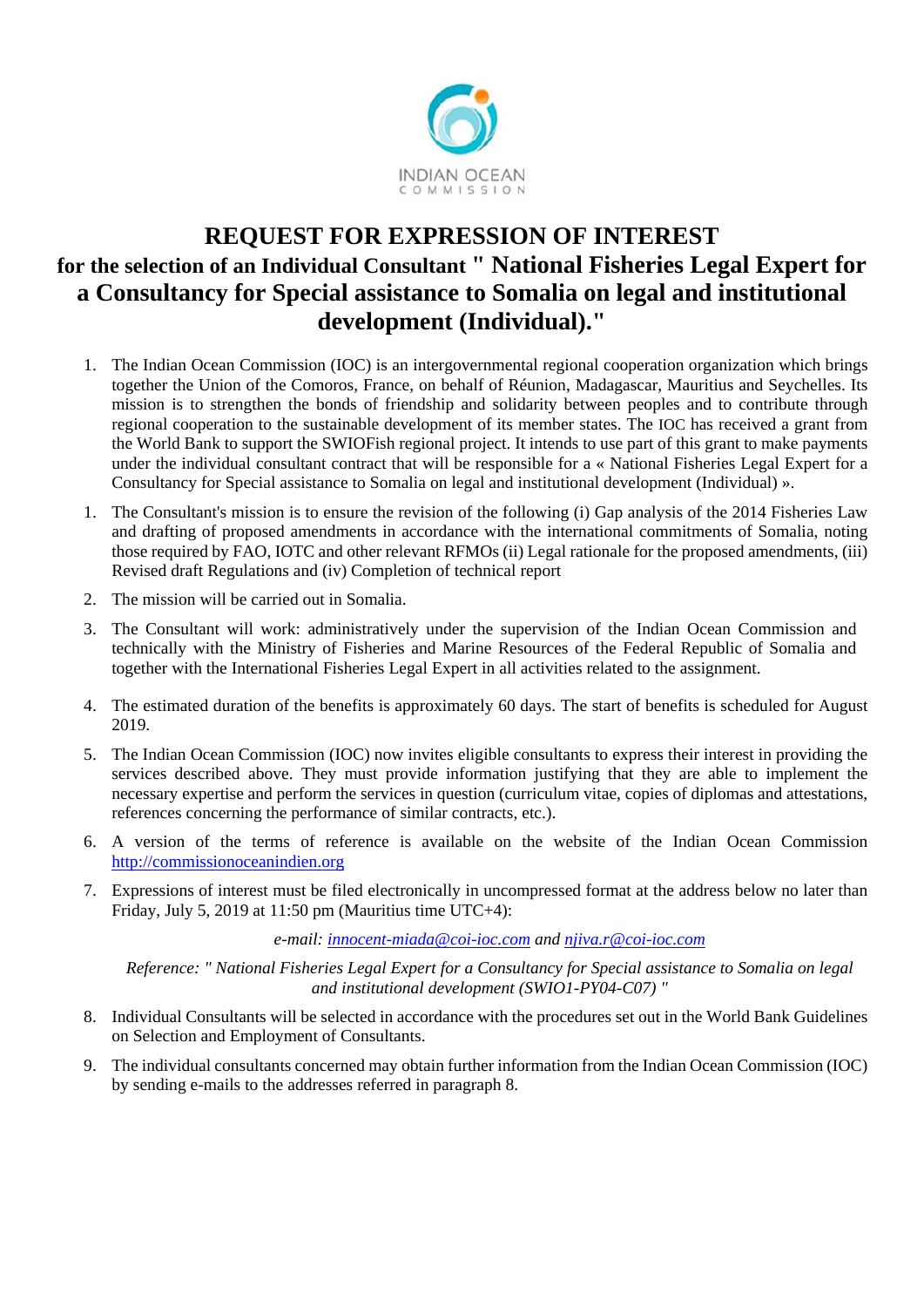

# **South West Indian Ocean Fisheries Governance and Shared Growth Program (SWIOFish Regional)**

**First South West Indian Ocean Fisheries Governance and Shared Growth Project (SWIOFish1)**

**Terms of Reference for the recruitment of a National Fisheries Legal Expert for a Consultancy for Special assistance to Somalia on legal and institutional development (Individual)**

| <b>Assignment title</b>    | <b>Recruitment of a National Fisheries Legal Expert for a</b><br><b>Consultancy for Special assistance to Somalia on legal and</b><br>institutional development (Individual) |
|----------------------------|------------------------------------------------------------------------------------------------------------------------------------------------------------------------------|
| <b>Contract duration</b>   | 60 calendar days following the award of the contract                                                                                                                         |
| <b>Assignment location</b> | Mogadishu, Somalia                                                                                                                                                           |
| <b>Financed by</b>         | <b>World Bank</b>                                                                                                                                                            |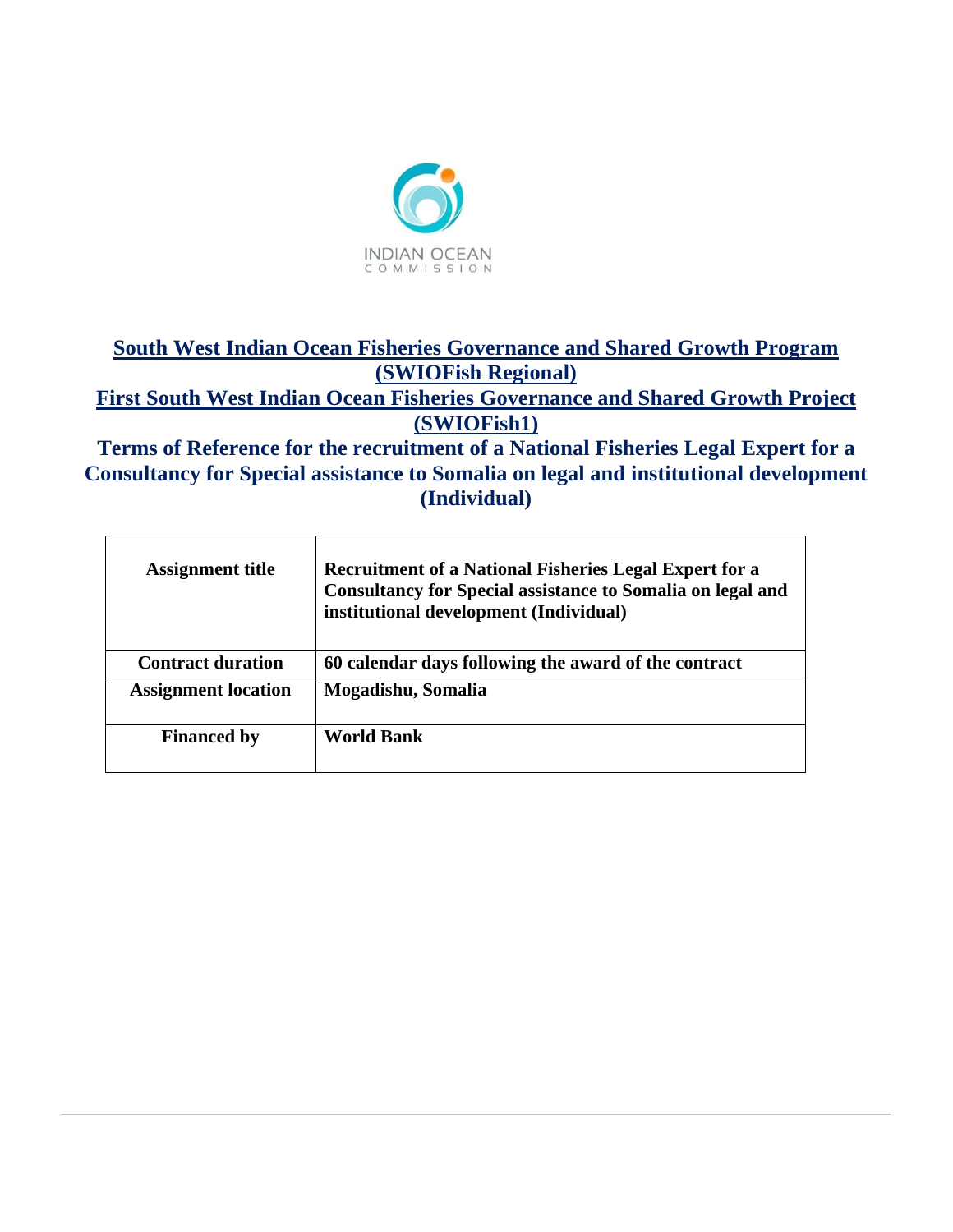### **PROJECT BACKGROUND AND OBJECTIVES**

Under the general supervision of the Director General and in close consultation with the relevant Technical Ministry Staff of Ministry of Fisheries and Marine Resources of the Federal Government of Somalia, the National Fisheries Legal Expert will work together with the International Fisheries Legal Expert in all activities related to the assignment.

The objective of this assignment is to provide legal support to Somalia to review and propose amendments to the Somali legislative and regulatory framework for fisheries, including incorporating the relevant international obligations into binding national legal requirements in order to enhance effective implementation and compliance and also provide legal assistance. At the same time resources will be allocated to ensure that the national expert benefits from direct interactions with the International Legal Expert and consequently builds capacity in the Government administration. The National Legal Expert will collaborate actively and effectively with the International Expert in all meaningful activities related to the review and updating of fisheries legal framework in Somalia. All tasks outline below will be conducted in collaboration with the International Fisheries Expert.

Specific tasks will include:

Under the Technical Supervision of the MFMR, and in consultation with Member States, designated to assist in this legal assignment, the National Fisheries Legal Expert will undertake the following tasks

- 1. Submission of a detailed methodology to execute the assignment
- 2. Review the Fisheries Law (2014) and provide a gap analysis in accordance with the international commitments of Somalia, noting those required by FAO, IOTC and other relevant RFMOs ;
- 3. Draft updated proposed amendments to the Fisheries Law (2014). This require:
	- o Liaising with Attorney General and other legal offices within Somalia in the formulation and drafting of legal documents required to achieve fisheries objectives at federal and State levels;
	- o Liaising and communicating with legal officers, or similar, in the Federal States of Somalia;
	- o Ensuring documents drafted are consistent with international obligations and national legal framework governing fisheries and other sectors in Somalia
	- o Facilitating legal sessions of the consultations and workshops completed in the process of reviewing fisheries legal framework;
- 4. Elaborate the legal rationale for the proposed amendments to facilitate the process of consultation with stakeholders and presentations of the draft amended Law to the Parliament;
- 5. Review the Draft Fisheries Regulations of Somalia in accordance with the revised version of the Fisheries Law (2014) and Somalia's international commitments;
- 6. Draft proposed amendments to the Fisheries Regulations, including regulations to ensure compliance with Somalia's international commitments, (namely on FAO Port State Measures Agreement, IOTC Conservation and Management Measures and Maritime Code ;
- 7. Support Federal and Regional States in the development of Draft Decrees (or appropriate legal instrument) for the management of inshore fisheries under State responsibility;
- 8. Review and support the process to finalise the Draft Legal Instrument for the establishment of a Federal Somali Fisheries Authority (FSFA);
- 9. Provide assistance to the consultations with stakeholders as may be required (including the Ministries of Fisheries of the Regional Governments) and integrate the relevant comments in the final versions of the Amended Fisheries Law and Regulations;
- 10. Perform other related duties as required.

**KEY PERFORMANCE INDICATORS**

| <b>NET PENFUNIVIAIVLE IIVDICATUNS</b>                                                                                                  |                                                                  |  |
|----------------------------------------------------------------------------------------------------------------------------------------|------------------------------------------------------------------|--|
| <b>Expected Outputs:</b>                                                                                                               | <b>Required Completion Date:</b>                                 |  |
| Gap analysis of the 2014 Fisheries Law and drafting of proposed amendments<br>$\bullet$<br>Legal rationale for the proposed amendments | 30 days from start of contract<br>45 days from start of contract |  |
| <b>Revised draft Regulations</b><br>Completion of technical report                                                                     | 55 days from start of contract                                   |  |